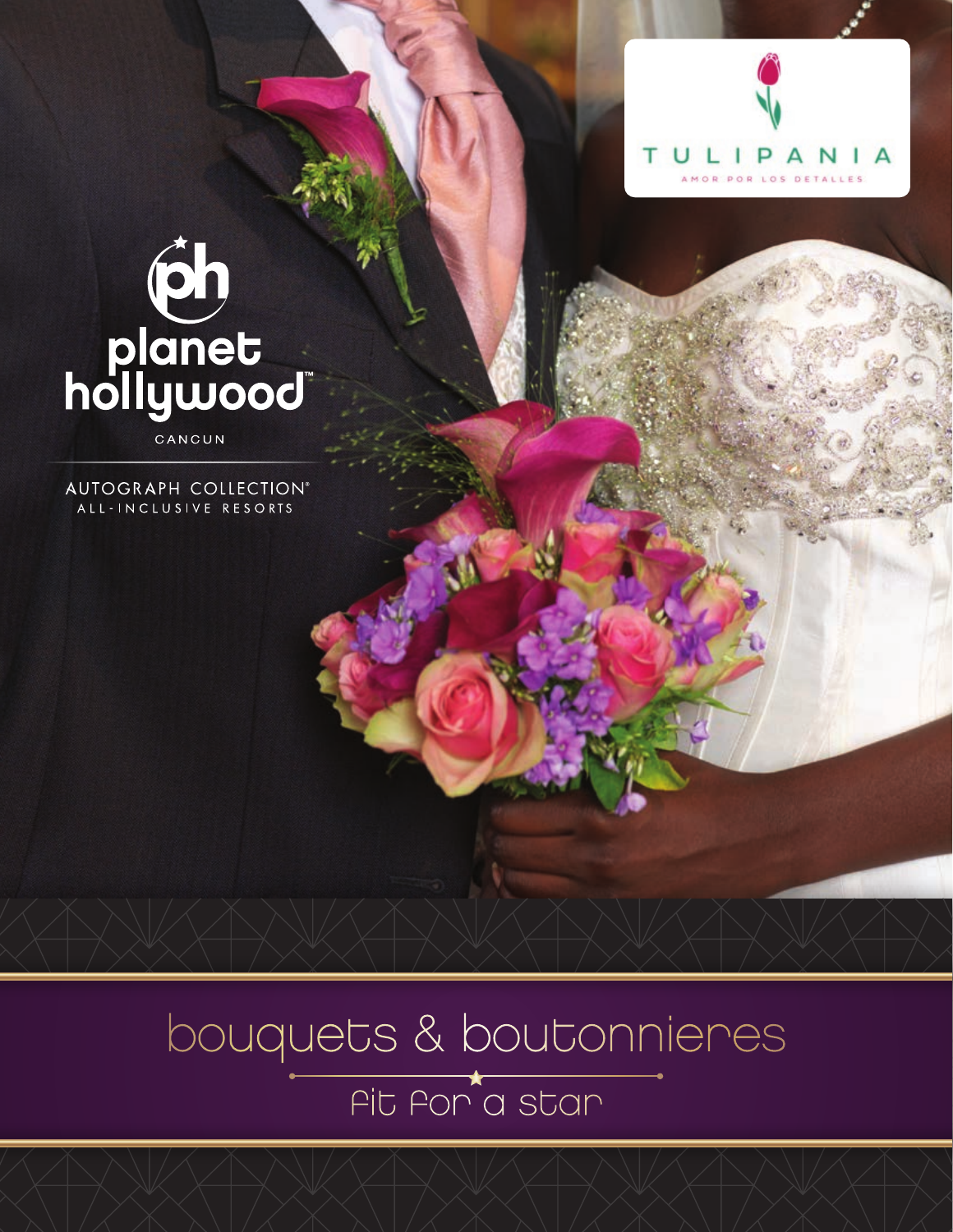# **Roses with Pittosporum Greenery**

Small 12 stems



Price: \$40

Medium 24 stems



Price: \$65

Large 36 stems



Price: \$95

# **Hydrangea with Pittosporum Greenery**

Small 1 stem

Medium 3 stems



Price: \$135

Large 6 stems



Price: \$250



Price: \$55

Small



Price: \$37



Price: \$56





**Carnations with Pittosporum Greenery**

Medium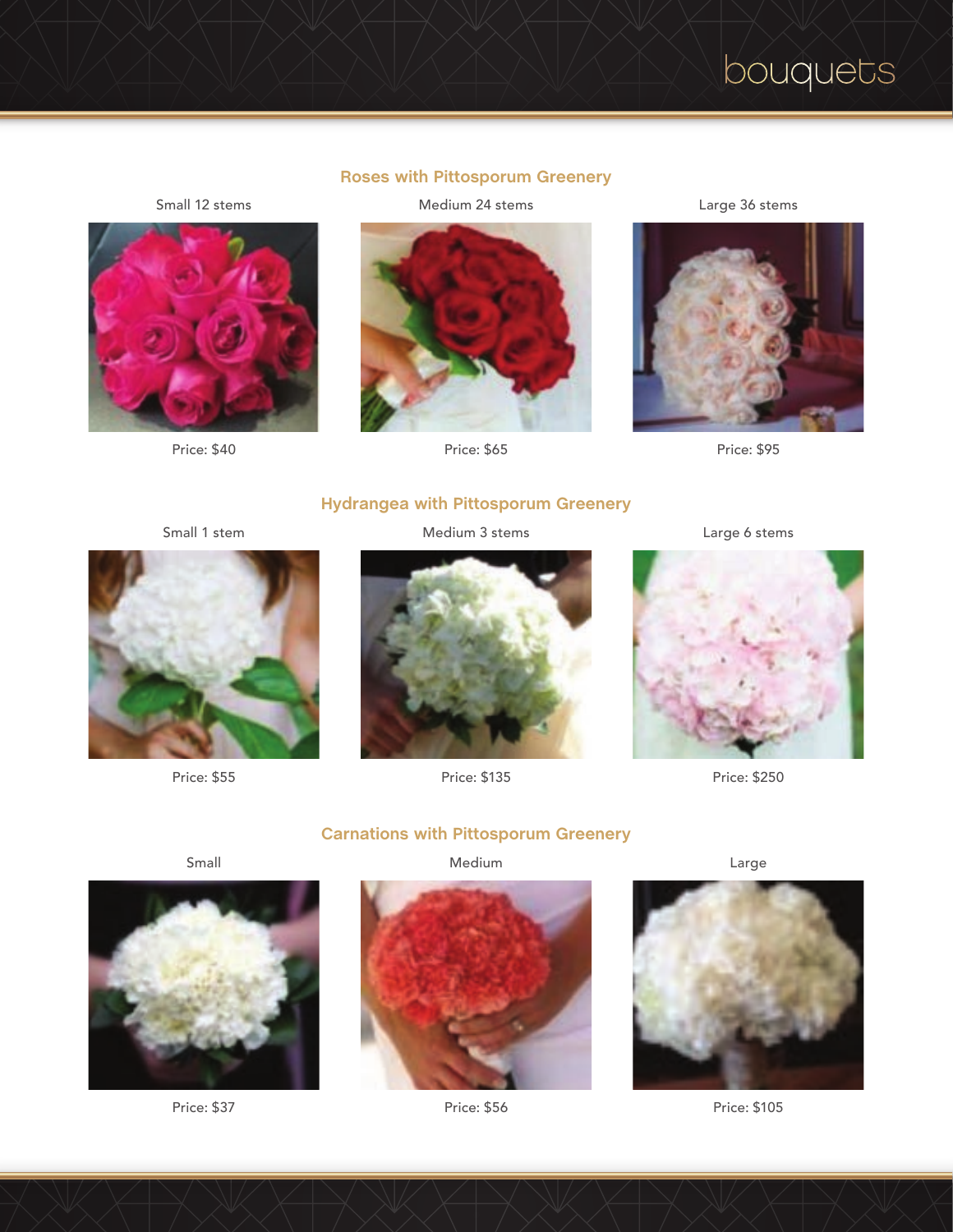# **Gerber Daisies with Pittosporum Greenery**

Small 7 stems



Price: \$40

Medium 12 stems



Price: \$70

Large 18 stems



Price: \$100

# **Babies Breath with Pittosporum Greenery**

Small



Price: \$25

Medium



Price: \$40



Price: \$60





Price: \$45



Medium 9 stems



Price: \$125

Large 15 stems



Price: \$210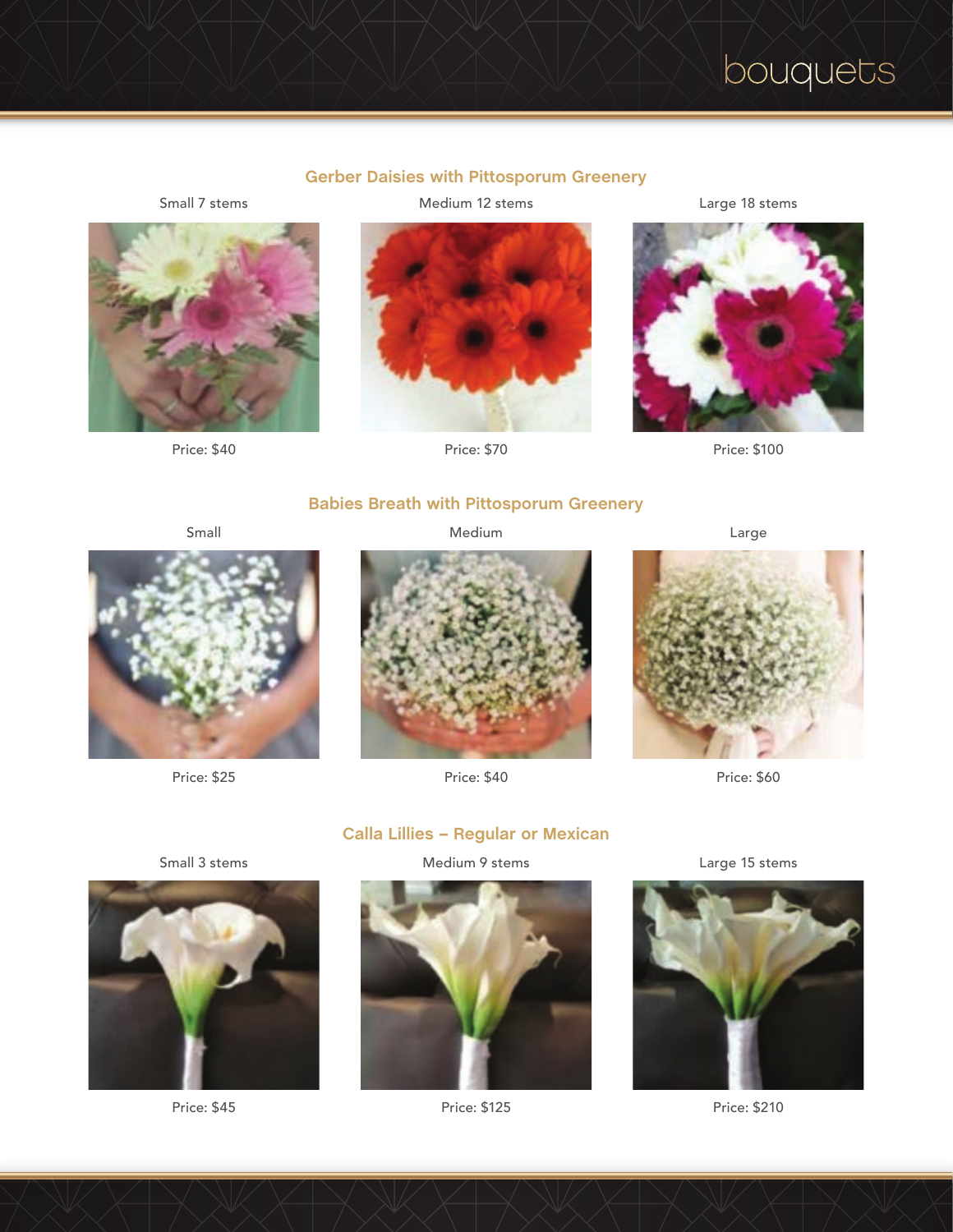# **Roses & Babies Breath with Pittosporum Greenery**

Small 6 roses



Price: \$40

Medium 12 stems



Price: \$60

Large 24 roses



Price: \$95

# **Hydrangeas & Babies Breath with Pittosporum Greenery**

Small 1 hydrangea



Price: \$65

Medium 3 hydrangeas



Price: \$160

Large 5 hydrangeas



Price: \$250

# **Hydrangea & Roses with Pittosporum Greenery** Small1 Hydrangea x 10 roses



Price: \$85





Price: \$150

Large 3 hydrangea x 24 roses



Price: \$200